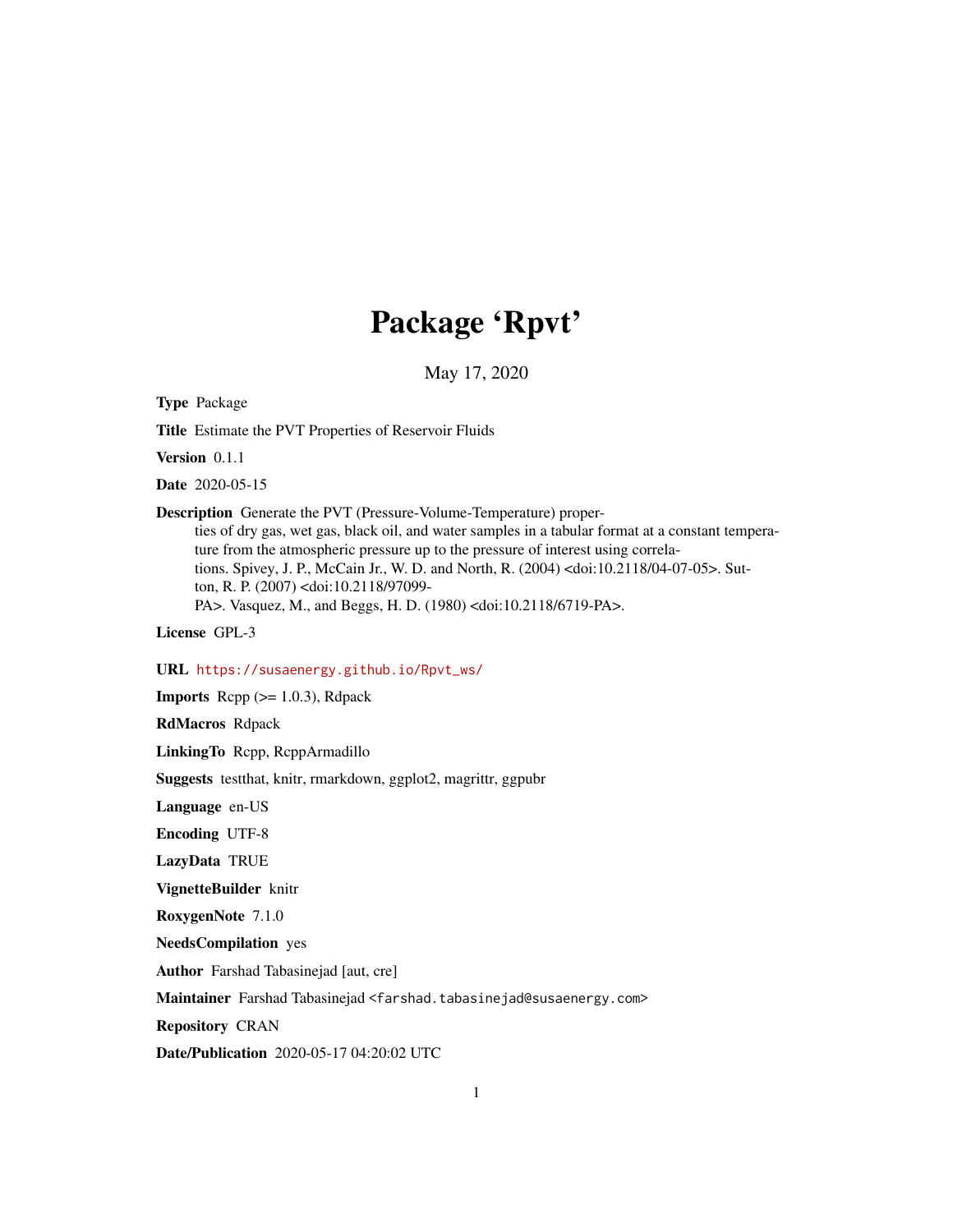### <span id="page-1-0"></span>R topics documented:

| Index |  |  |  |  |  |  |  |  |  |  |  |  |  |  |  |  |  |  |  |  |  |  |
|-------|--|--|--|--|--|--|--|--|--|--|--|--|--|--|--|--|--|--|--|--|--|--|
|       |  |  |  |  |  |  |  |  |  |  |  |  |  |  |  |  |  |  |  |  |  |  |
|       |  |  |  |  |  |  |  |  |  |  |  |  |  |  |  |  |  |  |  |  |  |  |
|       |  |  |  |  |  |  |  |  |  |  |  |  |  |  |  |  |  |  |  |  |  |  |

pvt\_gas *Create a matrix of PVT properties for dry- and wet-gas samples*

#### Description

The pvt\_gas() generates a table of gas PVT properties at reservoir temperature and pressures from the atmospheric condition up to the initial reservoir pressure. The estimated properties are compressibility factor, formation volume factor, density, compressibility, viscosity, and pseudo-pressure.

#### Usage

```
pvt_gas(
  input_unit = "Field",
  output_unit = "Field",
  fluid = "wet_gas",
  pvt_model = "DAK",
  visc_model = "Sutton",
  t = 300,p = 5000,gas\_spgr = 0.69,
  nhc_{\text{r}} composition = c(\emptyset, \emptyset, \emptyset),
  cgr = 3,
  cond<sub>-api</sub> = 42,
  warning = "yes"
\mathcal{E}
```
#### Arguments

| input_unit  | input unit system for parameters, a character string either 'SI' or 'Field'                           |
|-------------|-------------------------------------------------------------------------------------------------------|
| output_unit | output unit system for properties, a character string either 'SI' or 'Field'                          |
| fluid       | fluid type, a character string either 'dry_gas' or 'wet_gas'                                          |
| pvt_model   | PVT model, the character string 'DAK'                                                                 |
| visc_model  | viscosity model, the character string 'Sutton'                                                        |
| t           | temperature, a numeric value either in $^{\prime}$ C' or $^{\prime}$ F' depending on the 'input_unit' |
| p           | pressure, a numeric value either in 'kPag' or 'Psig' depending on the 'input_unit'                    |
| gas_spgr    | gas specific gravity $(Air = 1.0)$                                                                    |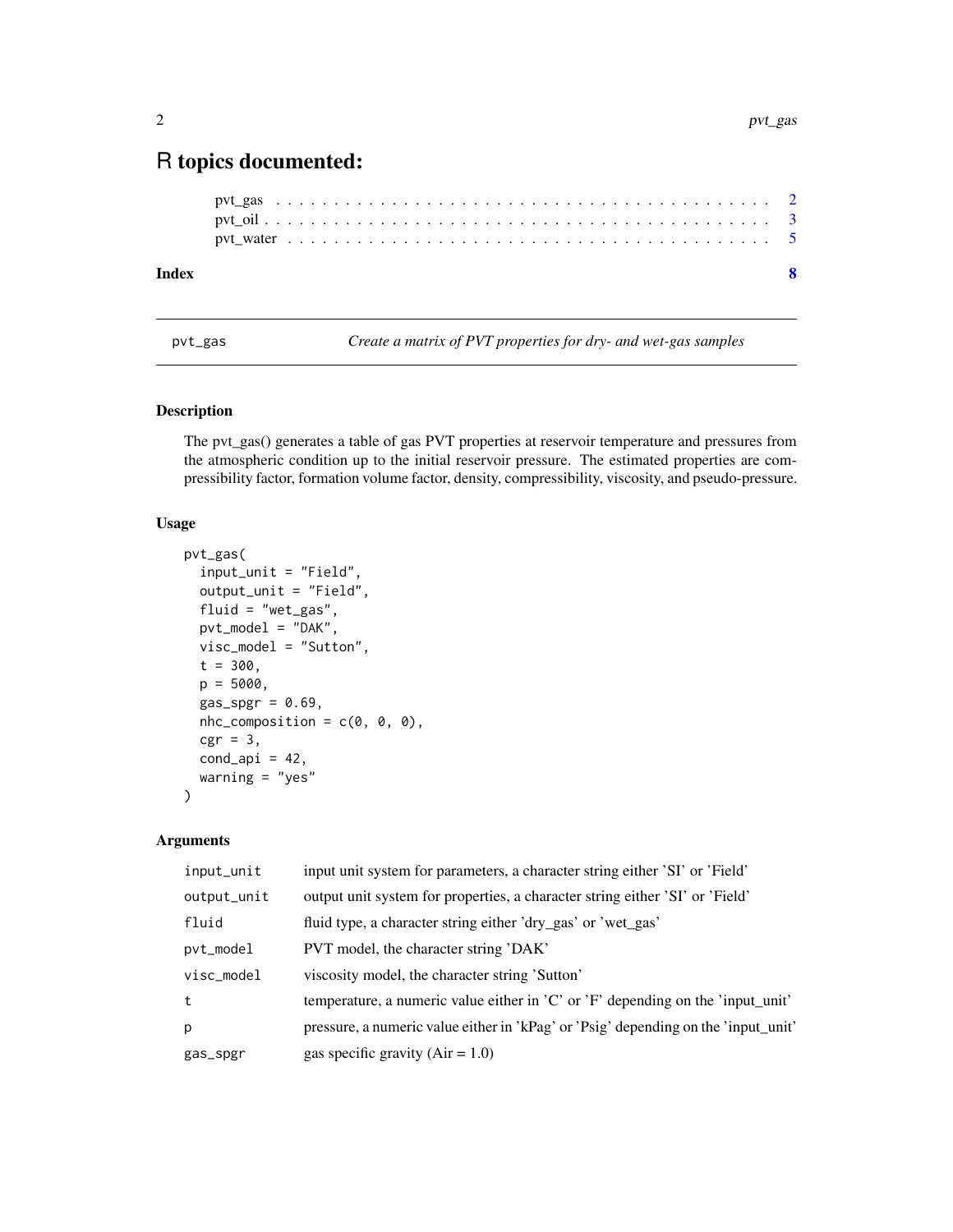#### <span id="page-2-0"></span>pvt\_oil 3

| nhc_composition |                                                                                                       |
|-----------------|-------------------------------------------------------------------------------------------------------|
|                 | a vector of mole fractions for nitrogen, hydrogen sulfide, and carbon dioxide,<br>respectively        |
| cgr             | condensate to gas ratio, a numeric value in 'm3/m3' or 'STB/MMSCF' depend-<br>ing on the 'input unit' |
| cond_api        | condensate API                                                                                        |
| warning         | a charater string either 'yes' or 'no'                                                                |

#### References

Sutton RP (2007). "Fundamental PVT Calculations for Associated and Gas/Condensate Natural-Gas Systems." *SPE Reservoir Evaluation \& Engineering*, 10(03), 270–284. ISSN 1094-6470, doi: [10.2118/97099PA,](https://doi.org/10.2118/97099-PA) <https://doi.org/10.2118/97099-PA>.

Wichert E, Aziz K (1972). "Calculation of Z's for Sour Gases." *Hydrocarbon Processing*, 51(5), 119–122.

#### Examples

```
pvt_gas_results_1 <- pvt_gas(input_unit = "Field", output_unit = "Field",
fluid = "dry_gas", pvt_model = "DAK", visc_model = "Sutton",
t = 400, p = 20000, gas\_spgr = 0.65, nhc_composition = c(0.05, 0.02, 0.04),
cgr = 0.0, cond_api = NULL, warning = "yes")
head(pvt_gas_results_1)
pvt_gas_results_2 <- pvt_gas(input_unit = "Field", output_unit = "Field",
fluid = "wet_gas", pvt_model = "DAK", visc_model = "Sutton",
t = 300, p = 20000, gas\_spgr = 0.75, nhc_composition = c(0.02, 0.05, 0.08),
cgr = 10.0, cond_{api} = 42.4, warning = "yes")
head(pvt_gas_results_2)
```
pvt\_oil *Create a matrix of PVT properties for black oil samples*

#### Description

The pvt\_oil() generates a table of oil and gas PVT properties at reservoir temperature and pressures from the atmospheric condition up to the initial reservoir pressure. The estimated oil properties are solution gas-oil ratio, formation volume factor, density, compressibility, and viscosity. Estimated PVT properties for the associated gas are compressibility factor, formation volume factor, density, compressibility, viscosity, and pseudo-pressure.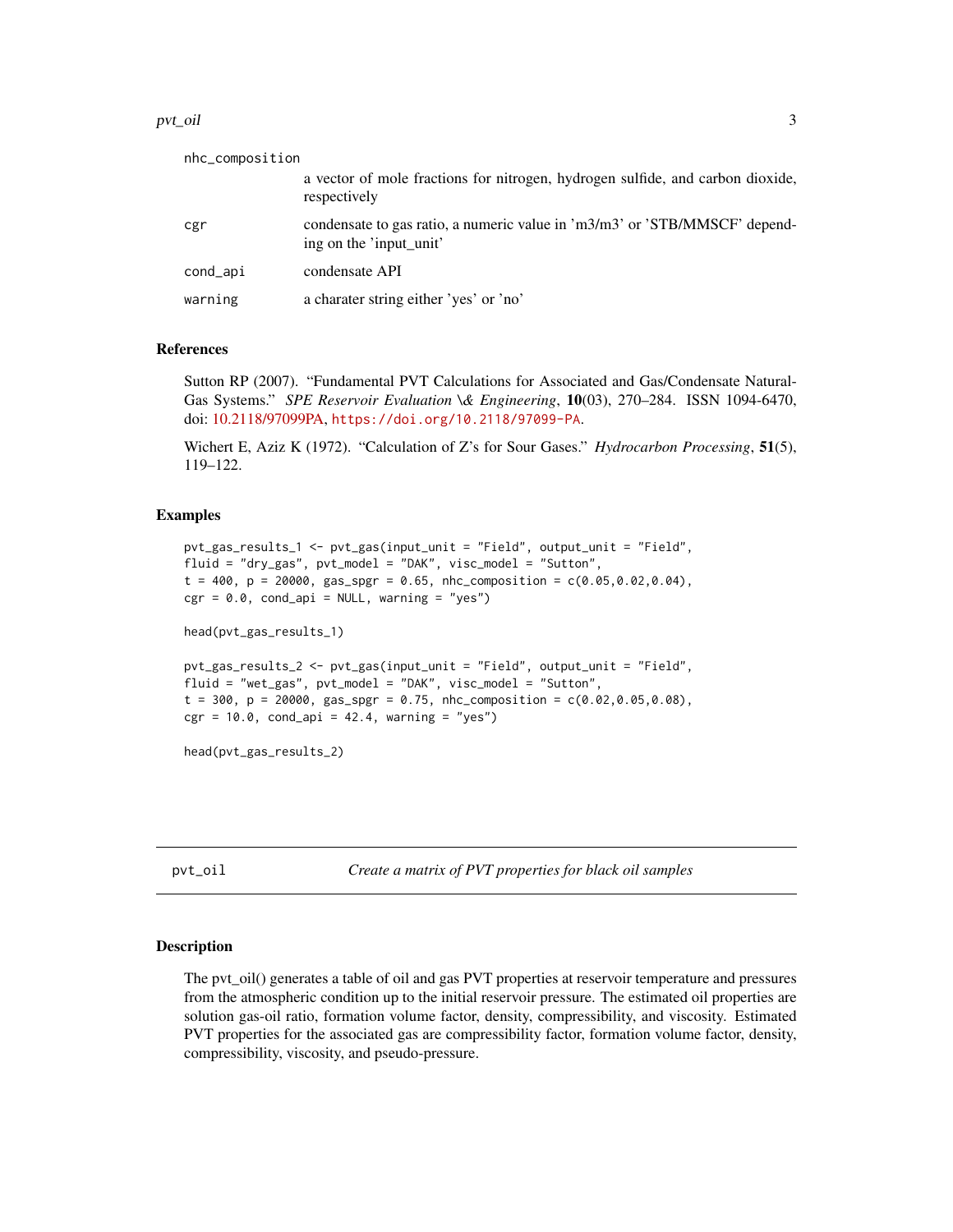#### Usage

```
pvt_oil(
  input_unit = "SI",
  output_unit = "SI",
  fluid = "black_oil",
  pvt_model = "Standing",
  visc_model = "Beggs_Robinson",
  t = 85.4,p = 35000,oil<sub>-api</sub> = 38,
  gas_spgr = 0.67,
  nhc_{\text{composition}} = c(0, 0, 0),rsi = NULL,pb = 29500,
  warning = "yes"
)
```
#### Arguments

| input_unit      | input unit system for parameters, a character string either 'SI' or 'Field'                                                                                                                                  |
|-----------------|--------------------------------------------------------------------------------------------------------------------------------------------------------------------------------------------------------------|
| output_unit     | output unit system for properties, a character string either 'SI' or 'Field'                                                                                                                                 |
| fluid           | fluid type, the character string 'black_oil'                                                                                                                                                                 |
| pvt_model       | PVT model, a character string. 'Standing', 'Vasquez_Beggs', 'Farshad_Petrosky',<br>'Al_Marhoun', and 'Glaso' models are currently available                                                                  |
| visc_model      | viscosity model, a character string. 'Beggs_Robinson', and 'Al_Marhoun' mod-<br>els are currently available                                                                                                  |
| t               | temperature, a numeric value either in $^{\prime}$ C' or $^{\prime}$ F' depending on the 'input_unit'                                                                                                        |
| p               | pressure, a numeric value either in 'kPag' or 'Psig' depending on the 'input_unit'                                                                                                                           |
| oil_api         | API gravity of oil                                                                                                                                                                                           |
| gas_spgr        | gas specific gravity $(Air = 1.0)$                                                                                                                                                                           |
| nhc_composition |                                                                                                                                                                                                              |
|                 | a vector of mole fractions for nitrogen, hydrogen sulfide, and carbon dioxide,<br>respectively                                                                                                               |
| rsi             | initial solution gas oil ratio in 'm3/m3' or 'SCF/STB' depending on the 'in-<br>put_unit'. It is either NULL or a numeric value. If 'rsi' is NULL, then a numeric<br>value must be assigned to 'pb'          |
| pb              | bubble point pressure, a numeric value either in 'kPag' or 'Psig' depending on<br>the 'input_unit'. it is either NULL or a numeric value. If 'pb' is NULL, then a<br>numeric value must be assigned to 'rsi' |
| warning         | a charater string either 'yes' or 'no'                                                                                                                                                                       |

#### References

Standing MB (1947). "A Pressure-Volume-Temperature Correlation For Mixtures Of California Oils And Gases."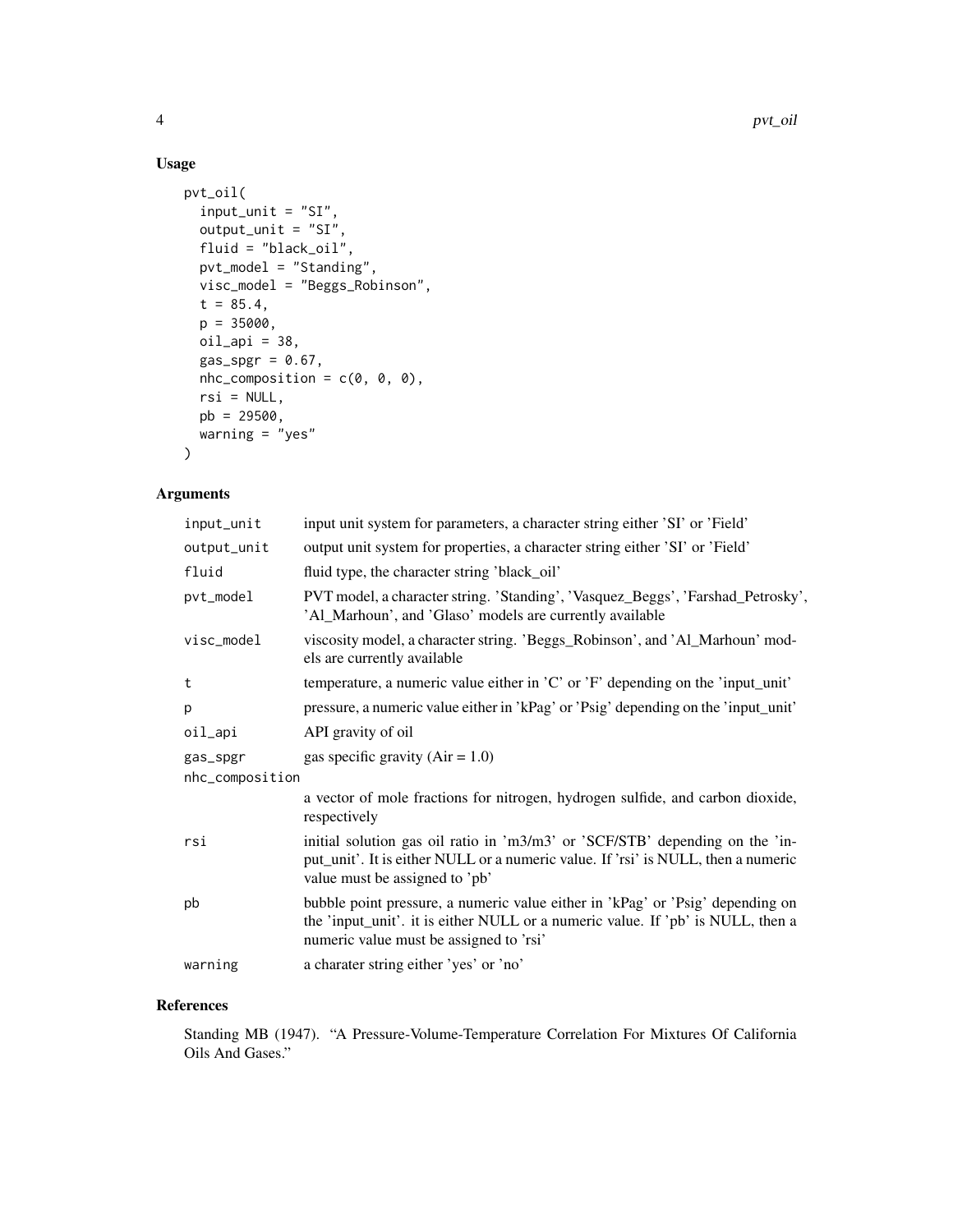<span id="page-4-0"></span>pvt\_water 5

Vasquez M, Beggs HD (1980). "Correlations for Fluid Physical Property Prediction." *Journal of Petroleum Technology*, 32(06), 968–970. ISSN 0149-2136, doi: [10.2118/6719PA,](https://doi.org/10.2118/6719-PA) [https://doi.](https://doi.org/10.2118/6719-PA) [org/10.2118/6719-PA](https://doi.org/10.2118/6719-PA).

Glaso O (1980). "Generalized Pressure-Volume-Temperature Correlations." *Journal of Petroleum Technology*, 32(05), 785–795. ISSN 0149-2136, doi: [10.2118/8016PA,](https://doi.org/10.2118/8016-PA) [https://doi.org/10.](https://doi.org/10.2118/8016-PA) [2118/8016-PA](https://doi.org/10.2118/8016-PA).

Petrosky Jr. GE, Farshad F (1998). "Pressure-Volume-Temperature Correlations for Gulf of Mexico Crude Oils." *SPE Reservoir Evaluation \& Engineering*, 1(05), 416–420. ISSN 1094-6470, doi: [10.2118/51395PA,](https://doi.org/10.2118/51395-PA) <https://doi.org/10.2118/51395-PA>.

Al-Marhoun MA (1988). "PVT Correlations for Middle East Crude Oils." *Journal of Petroleum Technology*, 40(05), 650–666. ISSN 0149-2136, doi: [10.2118/13718PA,](https://doi.org/10.2118/13718-PA) [https://doi.org/10.](https://doi.org/10.2118/13718-PA) [2118/13718-PA](https://doi.org/10.2118/13718-PA).

Beggs HD, Robinson JR (1975). "Estimating the Viscosity of Crude Oil Systems." *Journal of Petroleum Technology*, 27(09), 1140–1141. ISSN 0149-2136, doi: [10.2118/5434PA,](https://doi.org/10.2118/5434-PA) [https://doi.](https://doi.org/10.2118/5434-PA) [org/10.2118/5434-PA](https://doi.org/10.2118/5434-PA).

Al-Marhoun MA (2004). "Evaluation of empirically derived PVT properties for Middle East crude oils." *Journal of Petroleum Science and Engineering*, 42(2), 209–221. ISSN 0920-4105.

Spivey JP, Valko PP, McCain WD (2007). "Applications of the Coefficient of Isothermal Compressibility to Various Reservoir Situations With New Correlations for Each Situation." *SPE Reservoir Evaluation \& Engineering*, 10(01), 43–49. ISSN 1094-6470, doi: [10.2118/96415PA,](https://doi.org/10.2118/96415-PA) [https:](https://doi.org/10.2118/96415-PA) [//doi.org/10.2118/96415-PA](https://doi.org/10.2118/96415-PA).

Sutton RP (2007). "Fundamental PVT Calculations for Associated and Gas/Condensate Natural-Gas Systems." *SPE Reservoir Evaluation \& Engineering*, 10(03), 270–284. ISSN 1094-6470, doi: [10.2118/97099PA,](https://doi.org/10.2118/97099-PA) <https://doi.org/10.2118/97099-PA>.

#### Examples

```
pvt_oil_results_1 <- pvt_oil(input_unit = "Field", output_unit = "Field", fluid = "black_oil",
pvt_model = "Standing", visc_model = "Beggs_Robinson",
t = 200, p = 3000, oil\_api = 35, gas\_spgr = 0.8,
nhc\_composition = c(0.05, 0.02, 0.04), rsi = 650, pb = NULL, warning = "no")
head(pvt_oil_results_1)
pvt_oil_results_2 <- pvt_oil(input_unit = "SI", output_unit = "Field", fluid = "black_oil",
pvt_model = "Vasquez_Beggs", visc_model = "Al_Marhoun",
t = 80, p = 20000, oil\_api = 34.4, gas\_spgr = 0.65,
nhc_composition = c(0.0,0.0,0.0), rsi = NULL, pb = 11350, warning = "yes")
head(pvt_oil_results_2)
```
pvt\_water *Create a matrix of PVT properties for reservoir water samples*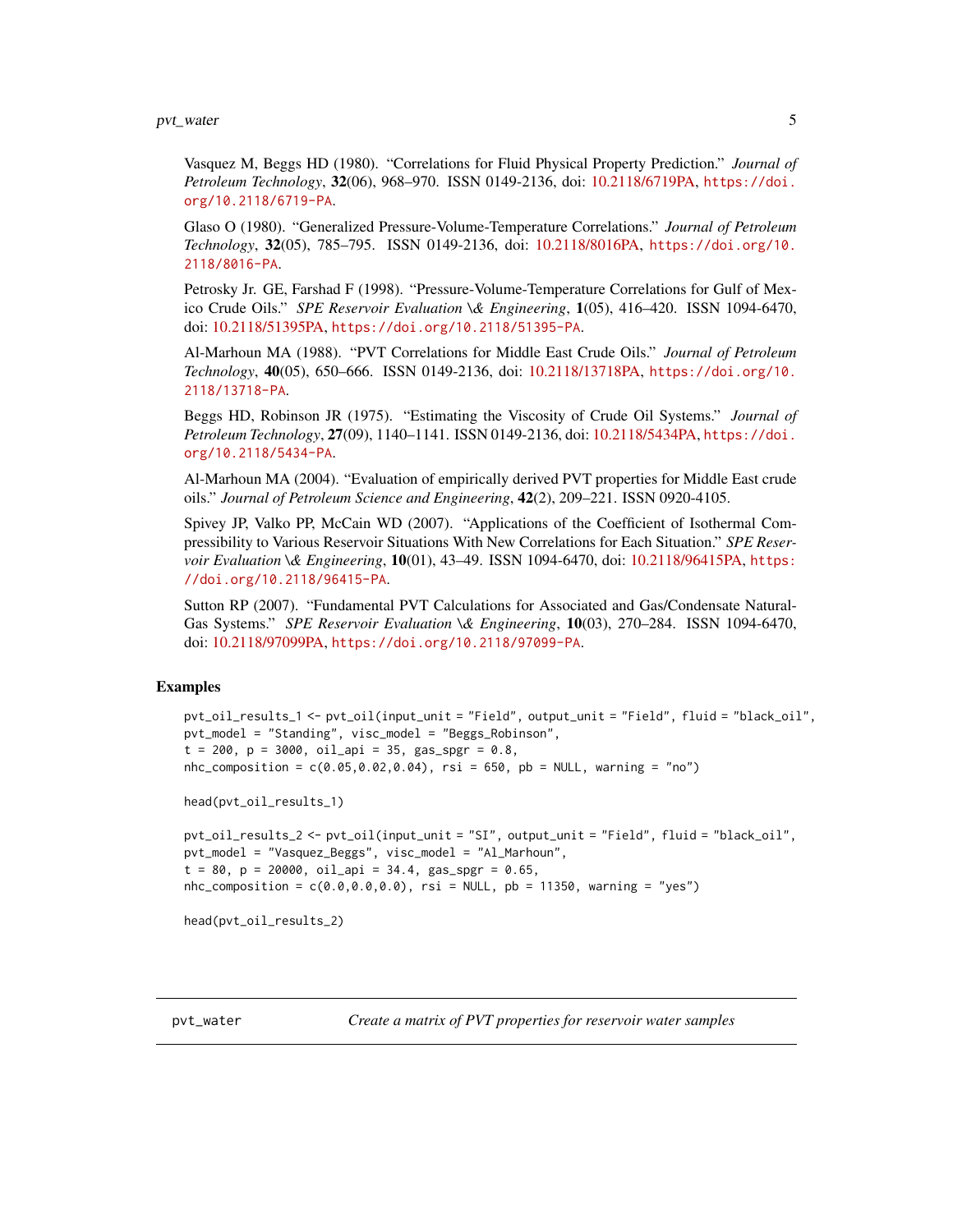#### Description

The pvt\_water() generates a table of water PVT properties at reservoir temperature and pressures from the atmospheric condition up to the initial reservoir pressure. The estimated water properties are solution gas-water ratio, formation volume factor, density, compressibility, and viscosity.

#### Usage

```
pvt_water(
  input_unit = "Field",
  output_unit = "Filed",
  fluid = "water",
 pvt_model = "Spivey",
  visc_model = "Spivey",
  t = 220,
  p = 6000.
  salinity = 10,
  gas_saturated = "yes",
  warning = "yes"
\lambda
```
#### Arguments

| input_unit    | input unit system for parameters, a character string either 'SI' or 'Field'.                            |
|---------------|---------------------------------------------------------------------------------------------------------|
| output_unit   | output unit system for properties, a character string                                                   |
| fluid         | fluid type, the character string 'water'                                                                |
| pvt_model     | PVT model, a character string. 'Spivey', 'Meehan', and 'McCain' models are<br>currently available       |
| visc_model    | viscosity model, a character string. 'Spivey', 'Meehan', and 'McCain' models<br>are currently available |
| t             | temperature, a numeric value either in $^{\prime}$ C' or $^{\prime}$ F' depending on the 'input_unit'   |
| p             | pressure, a numeric value either in 'kPag' or 'Psig' depending on the 'input_unit'                      |
| salinity      | water salinity in weight percent TDS                                                                    |
| gas_saturated | a charater string either 'yes' or 'no'                                                                  |
| warning       | a charater string either 'yes' or 'no'                                                                  |

#### References

Meehan DN (1980). "Estimating water viscosity at reservoir conditions." *Petroleum Engineer*, 35, 117–118.

Meehan DN (1980). "A correlation for water compressibility." *Petroleum Engineer*, 56, 125–126.

McCain Jr. WD (1991). "Reservoir-Fluid Property Correlations-State of the Art (includes associated papers 23583 and 23594 )." *SPE Reservoir Engineering*, 6(02), 266–272. ISSN 0885-9248, doi: [10.2118/18571PA,](https://doi.org/10.2118/18571-PA) <https://doi.org/10.2118/18571-PA>.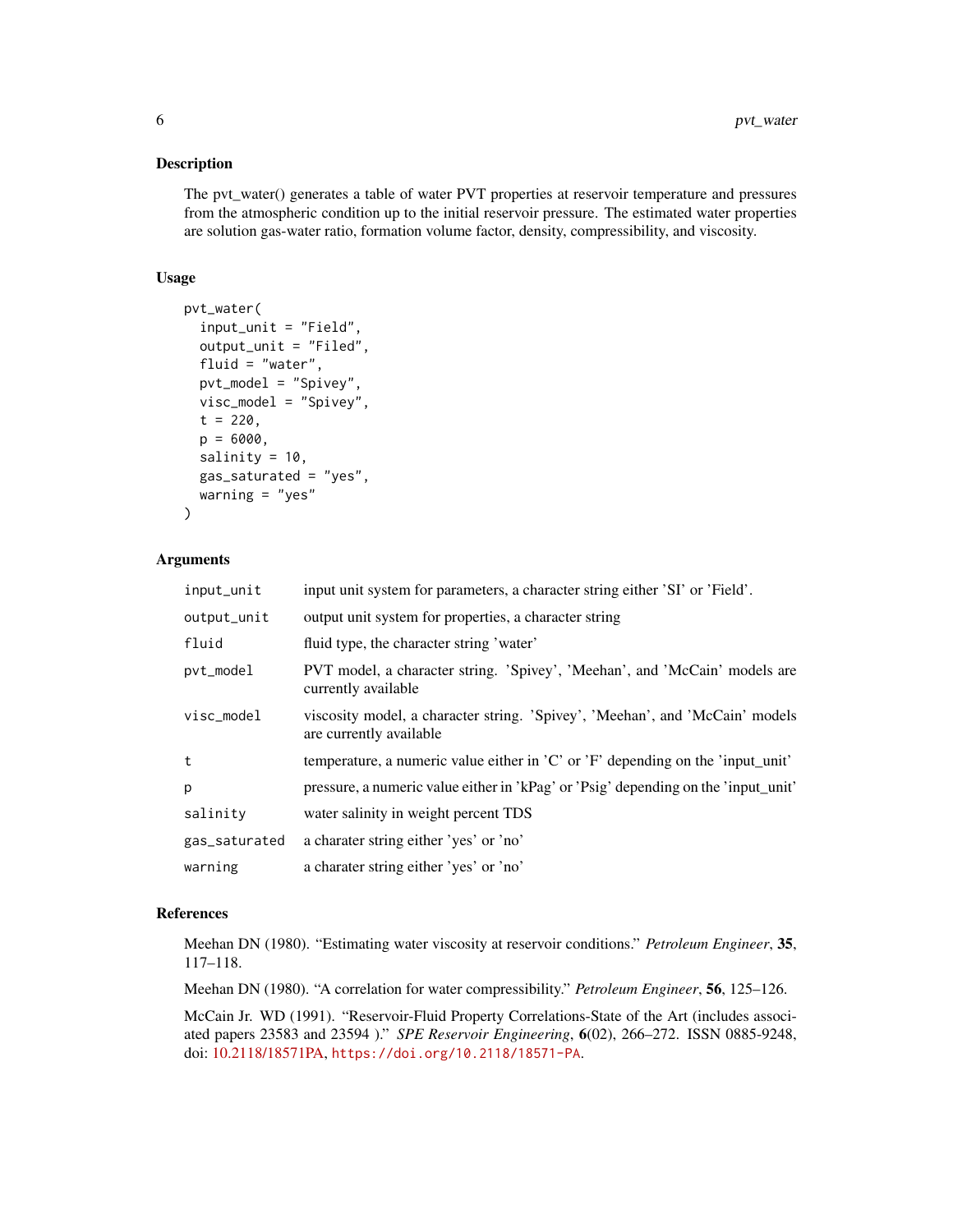#### pvt\_water 7

Spivey JP, McCain WD, North R (2004). "Estimating density, formation volume factor, compressibility, methane solubility, and viscosity for oilfield brines at temperatures from 0 to 275 C, pressures to 200 MPa, and salinities to 5.7 mole/kg." *Journal of Canadian Petroleum Technology*, 43(7), 52–61. ISSN 00219487, doi: [10.2118/040705,](https://doi.org/10.2118/04-07-05) <https://doi.org/10.2118/04-07-05>.

McCain, Jr. WD, Spivey JP, Lenn CP (2011). *Petroleum Reservoir Fluid Property Correlations*. PennWell Corporation. ISBN 978-1-59370-187-1.

#### Examples

```
pvt_water_results_1 <- pvt_water(input_unit = "Field", output_unit = "Field",
fluid = "water", pvt_model = "McCain", visc_model = "McCain",
t = 300, p = 5000, salinity = 10, gas_saturated = "yes", warning = "no")
head(pvt_water_results_1)
pvt_water_results_2 <- pvt_water(input_unit = "SI", output_unit = "SI",
fluid = "water", pvt_model = "Spivey", visc_model = "Spivey",
t = 100, p = 15000, salinity = 0.0, gas_saturated = "no", warning = "no")
```

```
head(pvt_water_results_2)
```